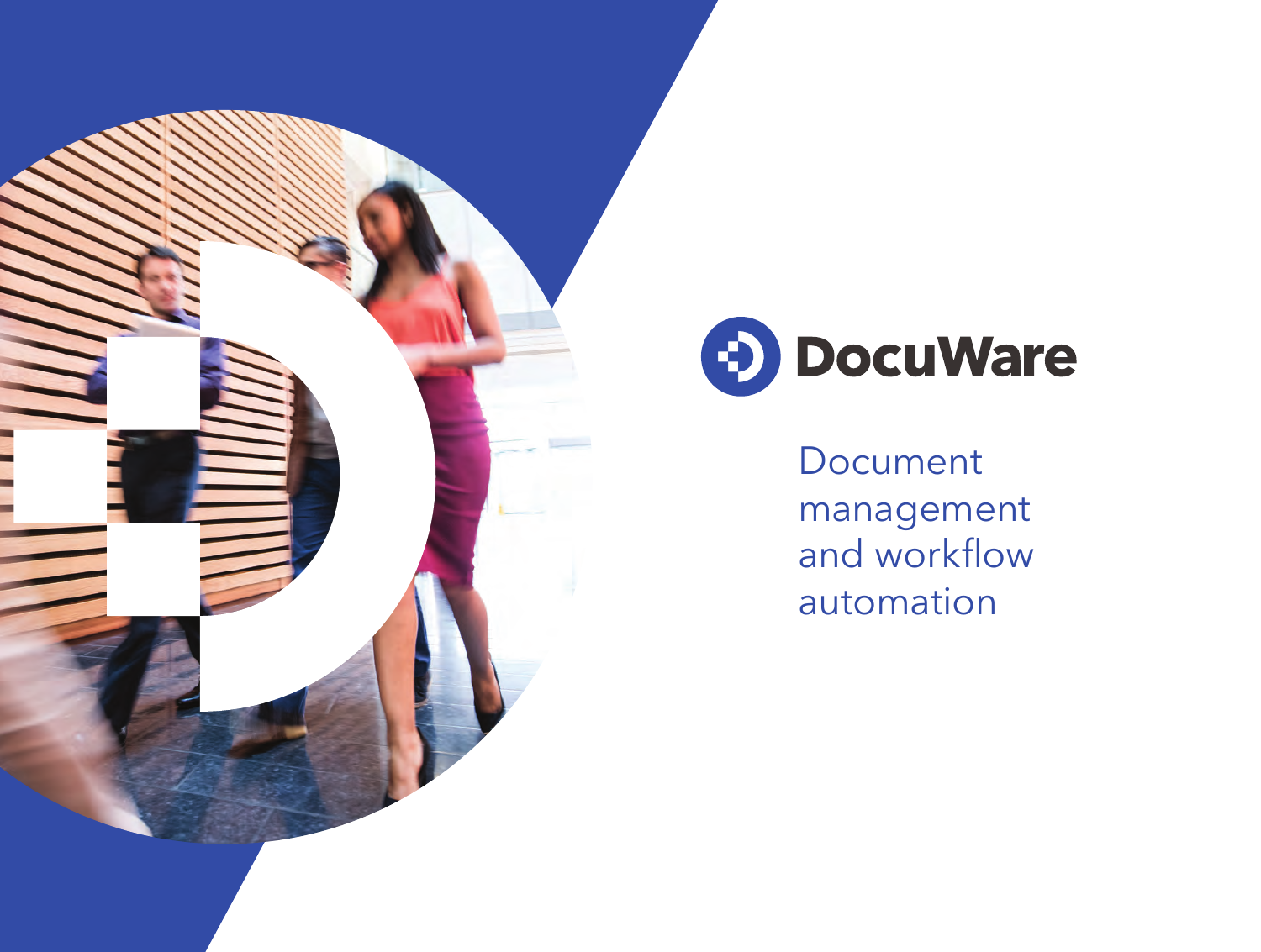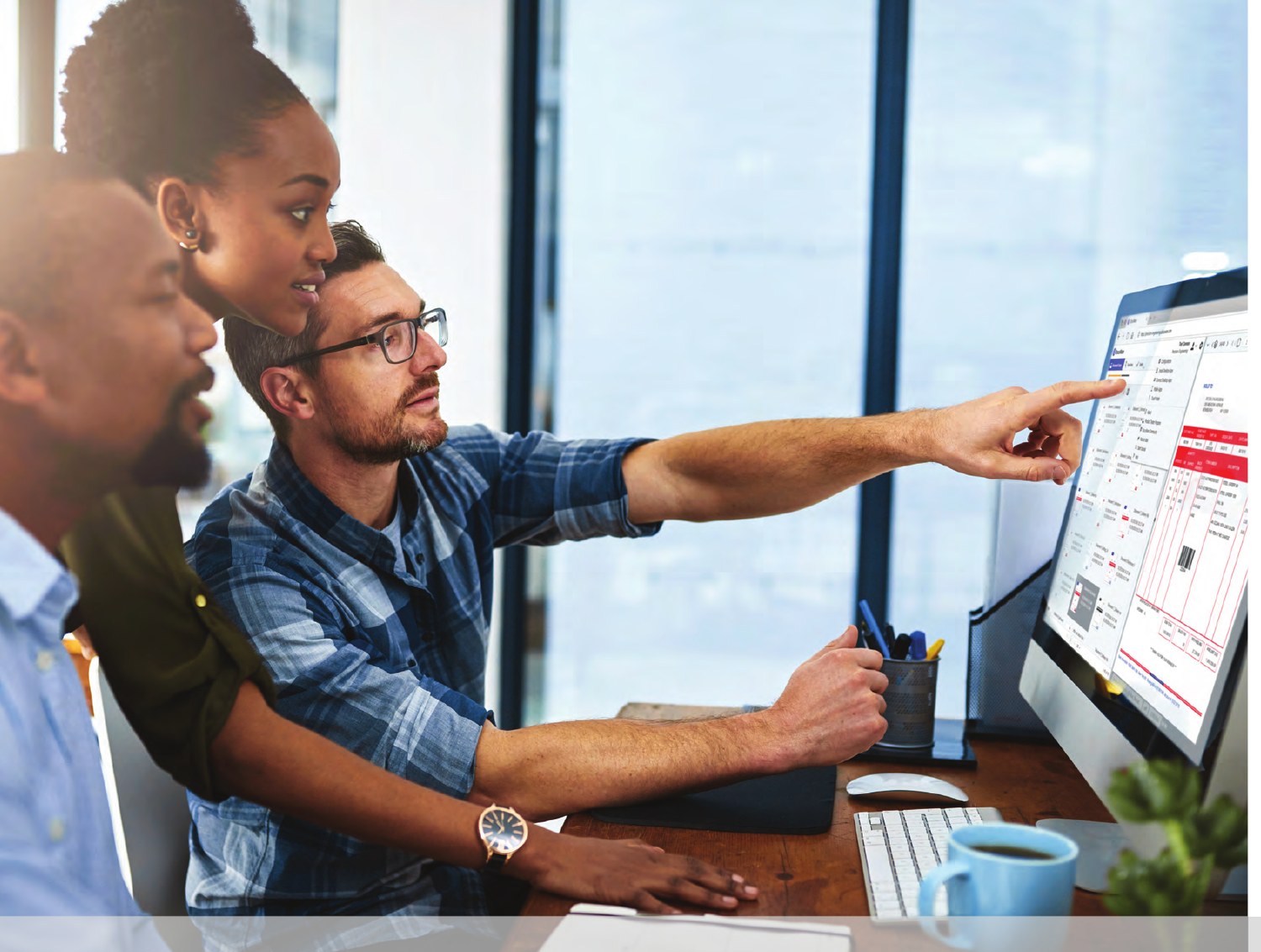### **4 Strategies to become an agile business**

**6 Your platform for productivity**

**8 Solutions for your department**

**10 Modern cloud technology**

**12 Integration, security and compliance**

**14 Customer success stories**

# Digital transformation is changing everything

We send email instead of letters, book our vacations online, and store pictures in the cloud ... all while streaming our favorite music.

Video calls have replaced on-site meetings, your taxi arrives via an app, and almost any food can be delivered within minutes.

It's all digital.

Digitization is shaping the way we work, and it's accelerating our lives in the 21st century. It is disrupting traditional models, yet opens new customer experiences and revolutionizes how we do business.

All industries are realizing the opportunities available with digital transformation.

But it's not always obvious how to start. This is where DocuWare can help.

#### **It starts with document management**  and workflow automation

Welcome

How does the reality in most offices look today?

Employees are overloaded with tasks. There's too much paper. Security, data privacy and compli ance are permanently at stake. Information for decision-making is not quickly or easily accessible. Customer service suffers. Innovation is impeded.

To keep pace with the modern world, teams require truly streamlined processes. Document management and workflow automation are simple, visible, meaningful steps for launching your organization - whether a small department or an entire enterprise – into digital transformation.

Scalable cloud technology, always-available information and digital workflow are all part of the plan that productive companies follow to maximize revenue growth, build the skills of their employees and ensure a future-ready business.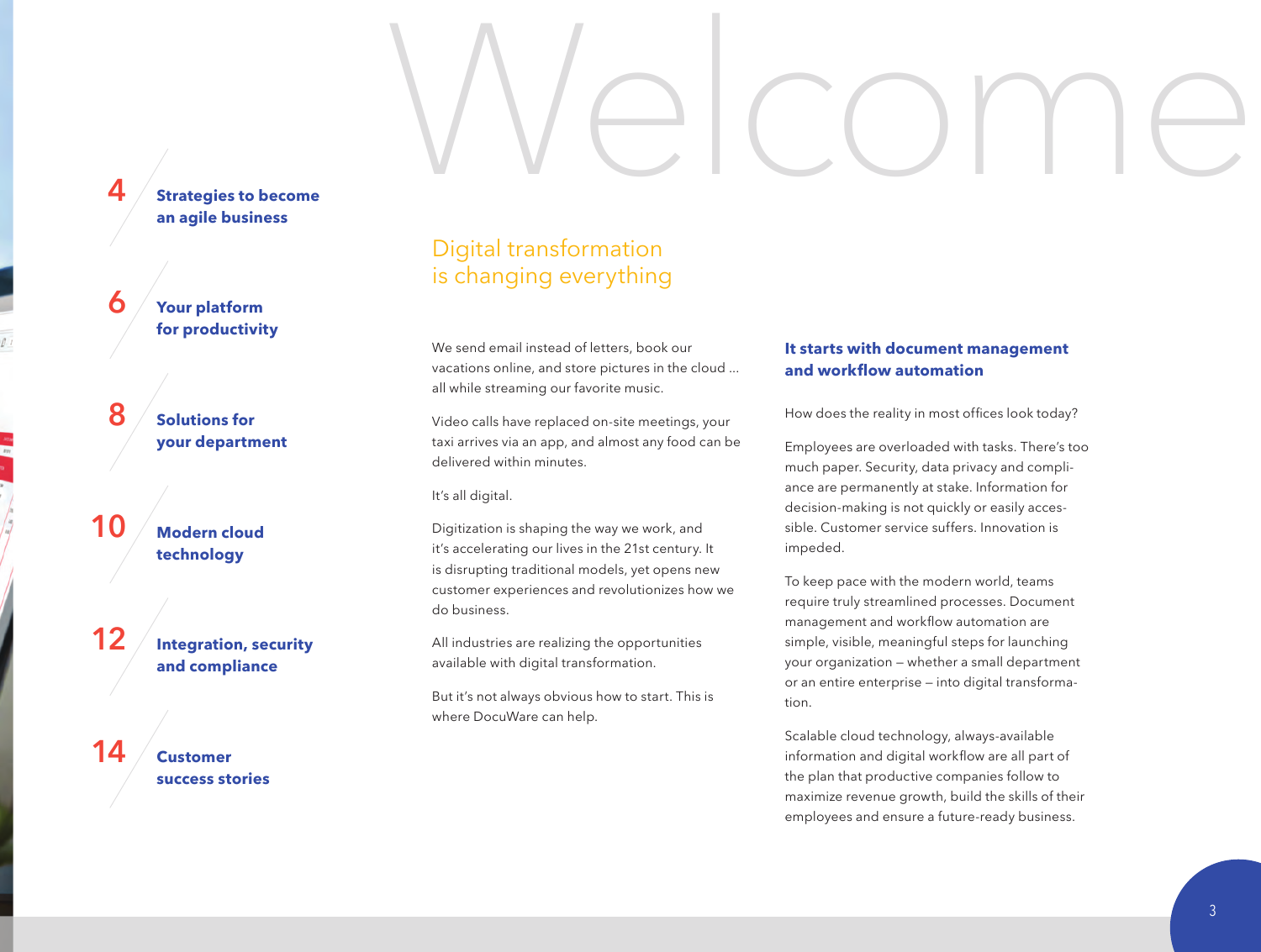# **Strategies to become an agile business**

As your organization embraces digital transformation, there are practical strategies that accelerate your evolution.

Going paperless is the start, but embracing automation, mobility and compliance delivers true agility. And cloud-delivered technology unlocks entirely new capabilities for using business information.





### Farewell to paper

#### **Your first step as a digital organization**

Paper slows work down, is easily lost, and can add up to a big expense. Have you ever calculated how much time and money is spent on copies, printing, filing cabinets ... not to mention unproductive searches?

Modern organizations eliminate physical archives and paper-based processes to save cost and time - and to protect valuable corporate knowledge. Digital document management maintains your data in a structured and secure way.

When digitized information is served up quickly and accurately, you and your team can work with peak efficiency.

### Automated processes

#### **Time better spent benefits everyone**

Tedious and routine tasks such as data entry and comparison, information sharing, and correcting mistakes consume valuable resources that could be better utilized by your sales, accounting and HR teams.

There is enormous potential in automating tasks. Processes like invoice processing, employee onboarding and contract management have numerous steps and decision points that can be digitized and automated. Employees focus on decision making, not moving paper.

Free up your employees from frustrating and time-wasting manual work  $-$  and make way for them to use their talents, expertise and customer service skills instead.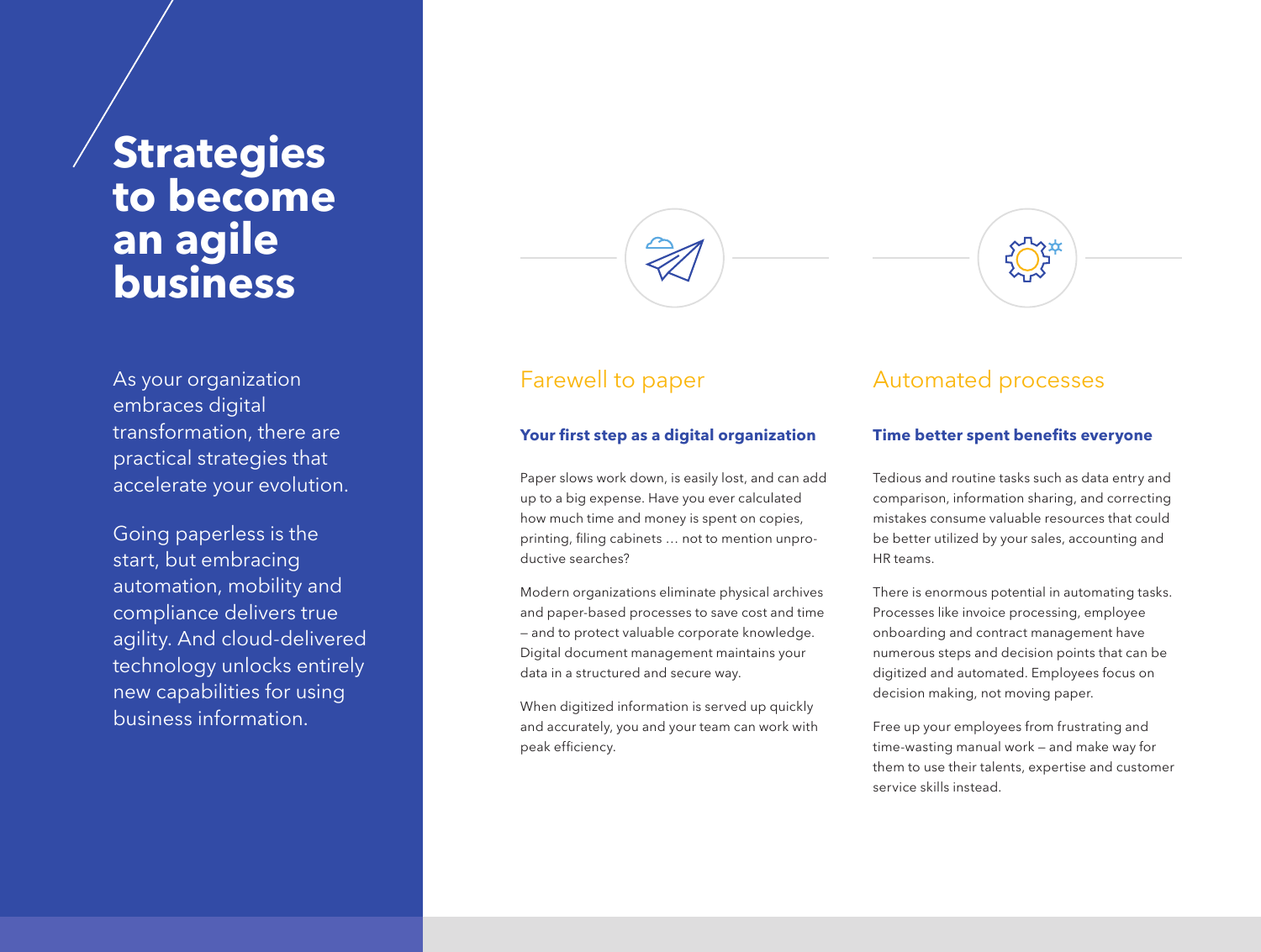



# Mobile employees

#### **Information beyond the office walls**

Whether in a home office or in an airport: the modern workplace is mobile. Work now happens outside the walls of a traditional office. Agile, digital businesses thrive with a flexible, mobile workforce and embrace the anytime, anywhere, any-device model of productivity.

Starting, advancing and completing workflows right from a mobile device keeps information flow smooth. Accessing key sales, marketing or financial information right when it's needed ensures confidence with customers, partners and prospects.

# Strategic compliance

#### **Meeting regulations is just the start**

From the correct handling of tax-relevant documents to the protection of sensitive personnel documents, compliance requirements pose significant challenges for management and employees.

Regulations like HIPAA, GDPR, Sarbanes-Oxley as well as internal policies should not slow you down. In fact, strategic information management that comes from meeting these laws strengthens your competitiveness.

Use them to your advantage. Shore up security, transparency and data protection so that everyone benefits - your team, your organization and your customers.

# The flexibility of the cloud

#### **Your key to digital transformation**

For decades, enterprise IT was delivered through cumbersome on-premises systems. It was costly and time-consuming to install software, manage system updates and safely archive data.

Cloud-delivered software changes the game completely. Business leaders have an entirely new means of accessing sophisticated, affordable solutions. It has never been easier to equip employees with highly usable tools, integrate systems and scale storage as your business grows.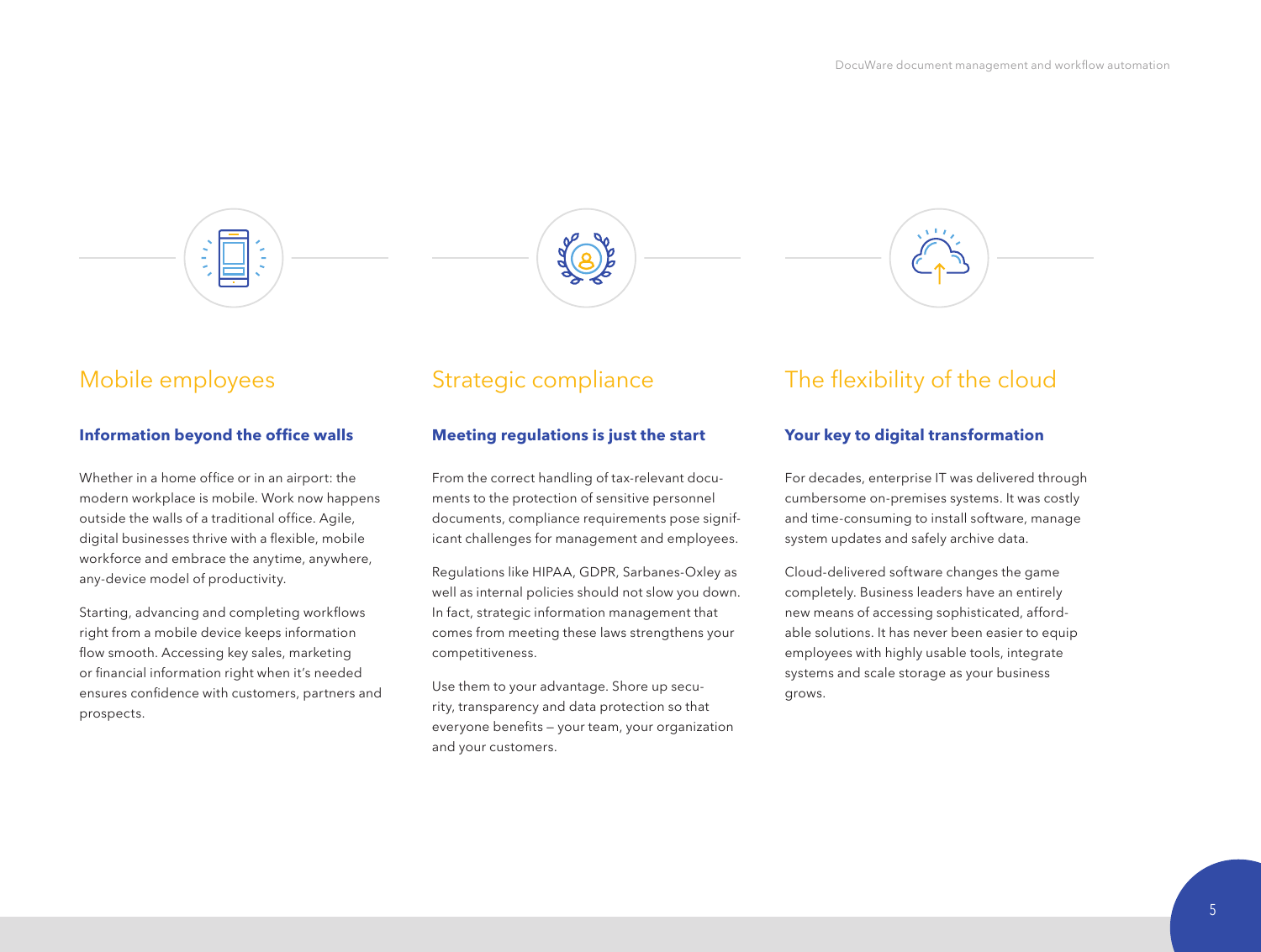# **Your platform for productivity**

Successful digitization depends on how well information flows between colleagues, teams and organization.

DocuWare is a document management and workflow automation platform that empowers you to capture, process and use your business information. Boost your productivity, secure your information, and launch into digital transformation with confidence.

DocuWare offers comprehensive tools to connect information, processes and decisions. Employee focus can shift from routine manual activities to more innovative, knowledge-based tasks.



" By using DocuWare, we now have a completely digital workflow for our documents. This creates transparency and gives our customers and employees comprehensive search options that they can access from anywhere. The easy and flexible integration of DocuWare into our business applications was critical for us. Our operational business processes are now faster, safer and closer to our customers."

Dr. Frank A. Trotz PRESIDENT, LEVERDY GMBH & CO. KG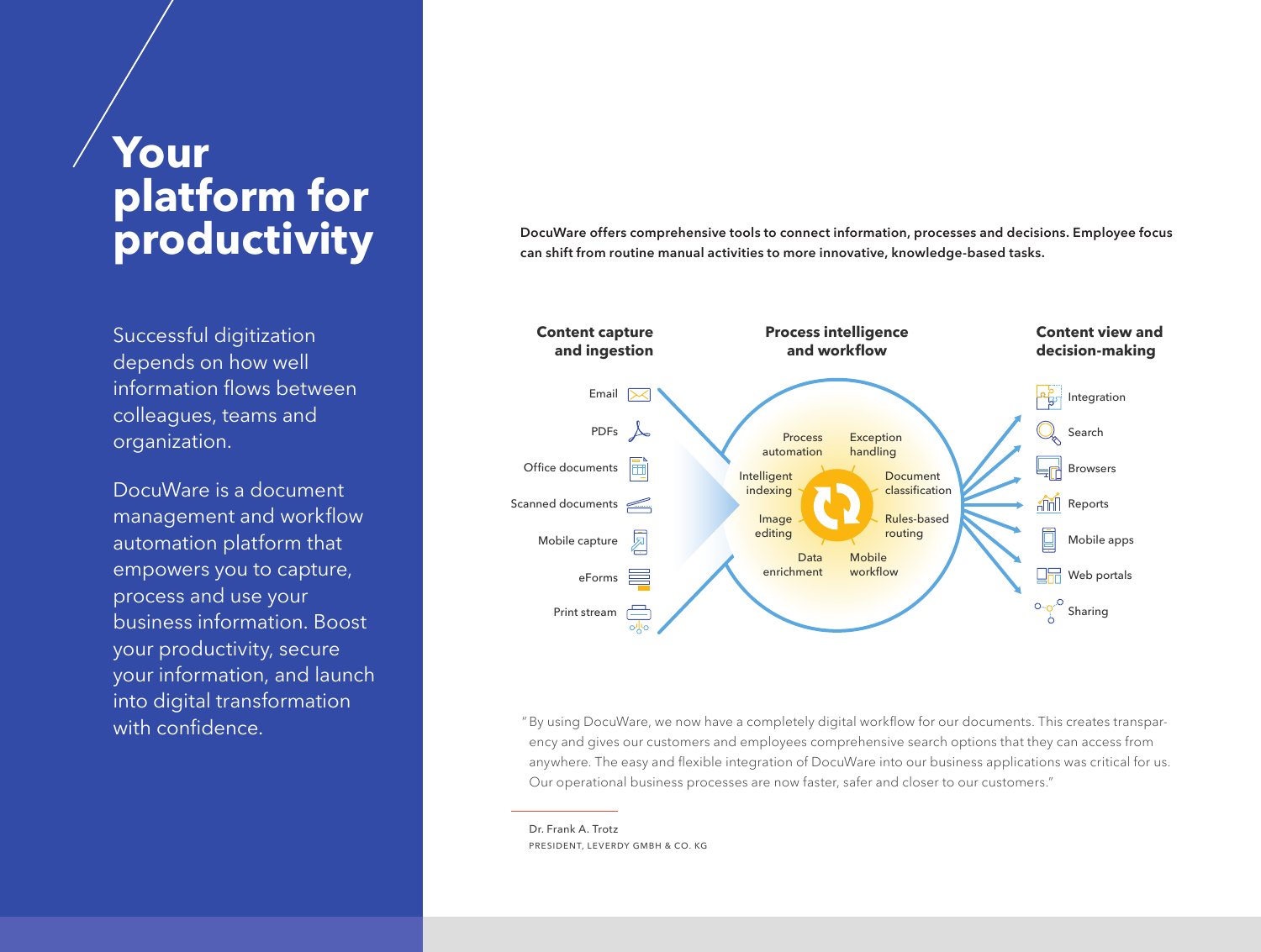# **With DocuWare, you can:**

# $\bullet$

# Capture and organize information

#### **Keep documents secure and findable**

Bring together scanned documents, files created in any program, emails and their attachments, data captured online, and documents captured via mobile devices. Archive it all in a secure and searchable digital repository.

Any business document is welcome: invoices and delivery notes, applicant resumes and payroll stubs, or project-related plans and log reports. Automated indexing identifies key information for ultra-efficient organization and retrieval, enabling your team to find information, use it, and keep it securely archived.



# Manage workflow and automate manual steps

#### **Keep processes running smoothly**

Simplify and accelerate document-related tasks with the help of automated workflow. Determine processing steps, easily adapt them to changing requirements, and react immediately to exceptions.

Incoming documents or a change in status immediately trigger process steps, and these events link together into fast, digital workflows. Transparency allows management to monitor progress.

For example, a newly captured invoice is instantly routed for approval, the approved invoice is then booked and prepared for payment. An automatic data comparison with the ERP completes the indexing. No manual data entry, no searching, no waiting.



# Retrieve information and make smarter decisions

#### **Use your information as it was intended**

Empower your team to make faster, more informed decisions. With DocuWare, all information about a customer, a project or a business process is seconds away.

Access your information instantly from any browser or mobile device; link your content to records inside your ERP, CRM or HCM to provide additional business context; share documents inside a web portal or directly with colleagues. Decisions happen across a range of contexts, and DocuWare ensures your information is right there.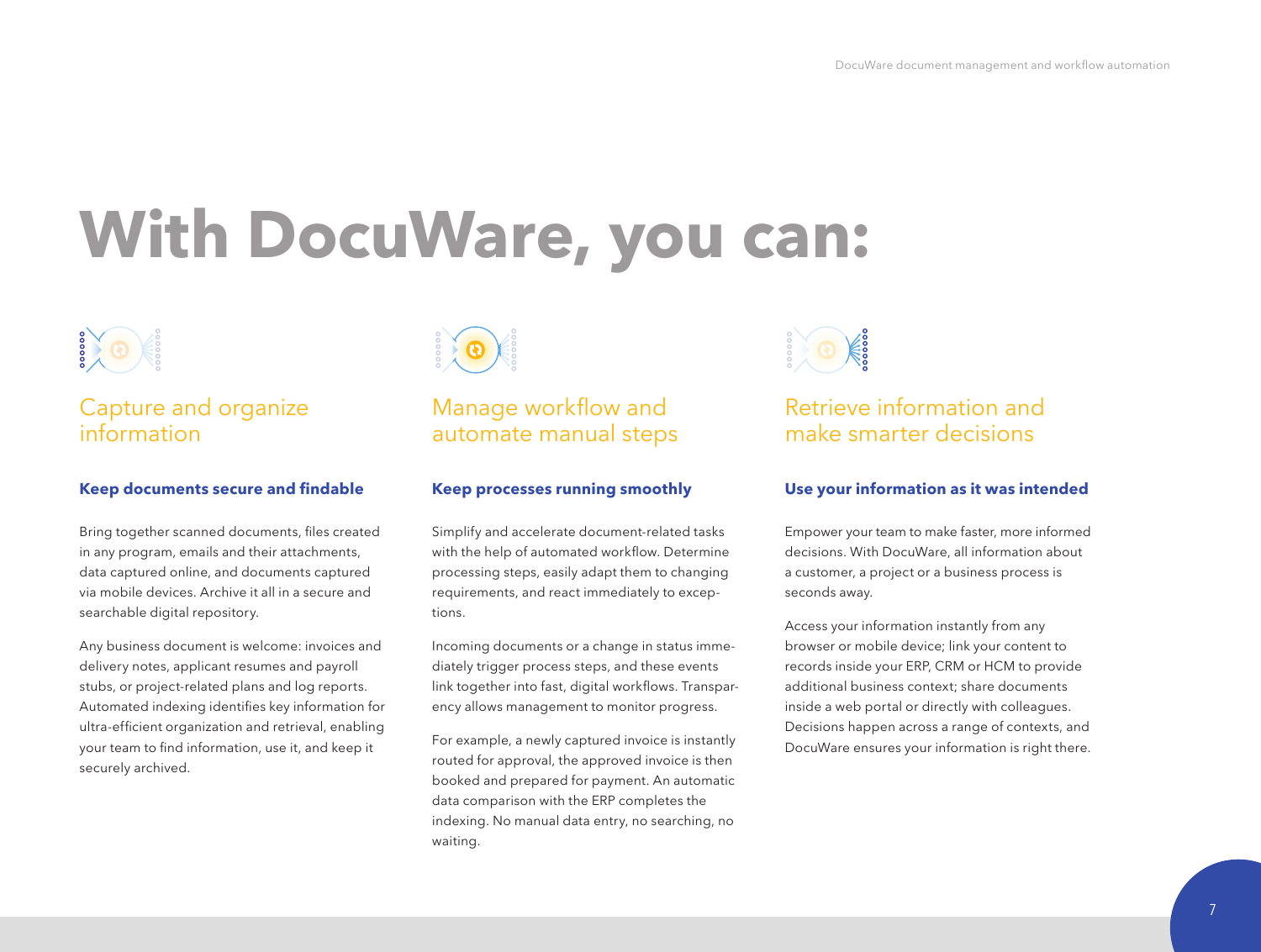# / Solutions for your department

Get a head start with digitization. With our solutions, teams from any department in any industry can work more closely and effectively together.

Use DocuWare throughout your business and combine it with any other application to automate routine operations, link together information silos and accelerate decisions.

# **Accounting and finance**

#### Streamlined processes mean the best numbers for the entire finance team



"When making business decisions, our management team needs clear insight into all financial data. DocuWare gives me the certainty that our core financial processes are quick and accurate."

#### Director of Finance

Rev up your accounting department. Capture invoices without delay, automatically link related orders, and enjoy a smooth approval process to keep things under control at every point along the way.

Gain real-time insight into your financial data by integrating document information from accounts payable, accounts receivable and other teams directly into your ERP. Simplify audit preparation when all documents are structured and every business transaction is traceable.

- Fast, accurate, AI-based indexing ensures data integrity in all captured documents
- ERP integration for data comparison and direct invoice access  $\bullet$
- Secure audit management and fraud prevention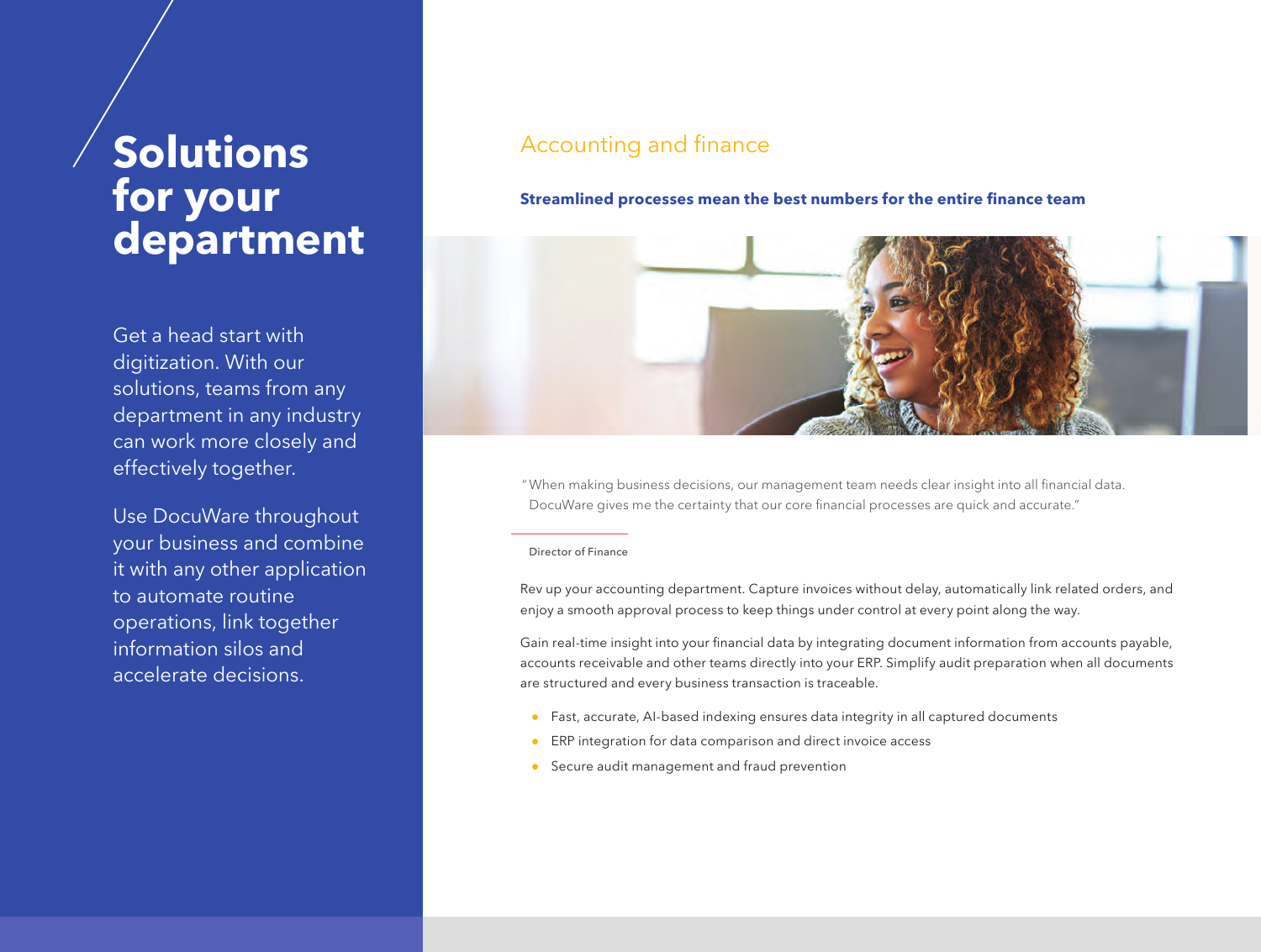# Sales and customer service

#### **Targeted pitches and best possible service**

### Human resources

#### Simplified, modern employee management



"I often have to quickly get caught up on customer projects and decide on an ad hoc basis how to proceed. With DocuWare, I am prepared for any eventuality and can deliver the right answers immediately."

#### Sales Professional

Ensure all customer records and product information are available on your sales team's mobile devices. Give them insight into contracts, correspondence and status changes at any time, so they're always up to speed when it comes to their prospects and customers.

Empower your service team to capture order data on-the-go and automatically forward it to the back office. Deliver outstanding customer support. When everyone is working with the same information, process gaps disappear, and no one is wasting time looking for documents.

- Secure access to sales information anywhere, any time, any device  $\bullet$
- Mobile scanning and data capture via web form  $\bullet$
- Automated order processing

"Our employees gain insight into their work environment right from the start. DocuWare simplifies recruiting, onboarding and employee management. I'm free to respond more individually and personally to questions and requests."

#### Human Resources Professional

Strengthen your business through automated HR processes. Attract qualified employees faster and ensure a smooth start.

Digitize personnel files with modern tools for filling out forms, managing absences, and protecting your employees with quaranteed confidential data.

- Simple data capture and form management
- Faster and more secure access to personnel files via mobile device or directly out of your HCM
- Workflows ready for onboarding, time-off applications and much more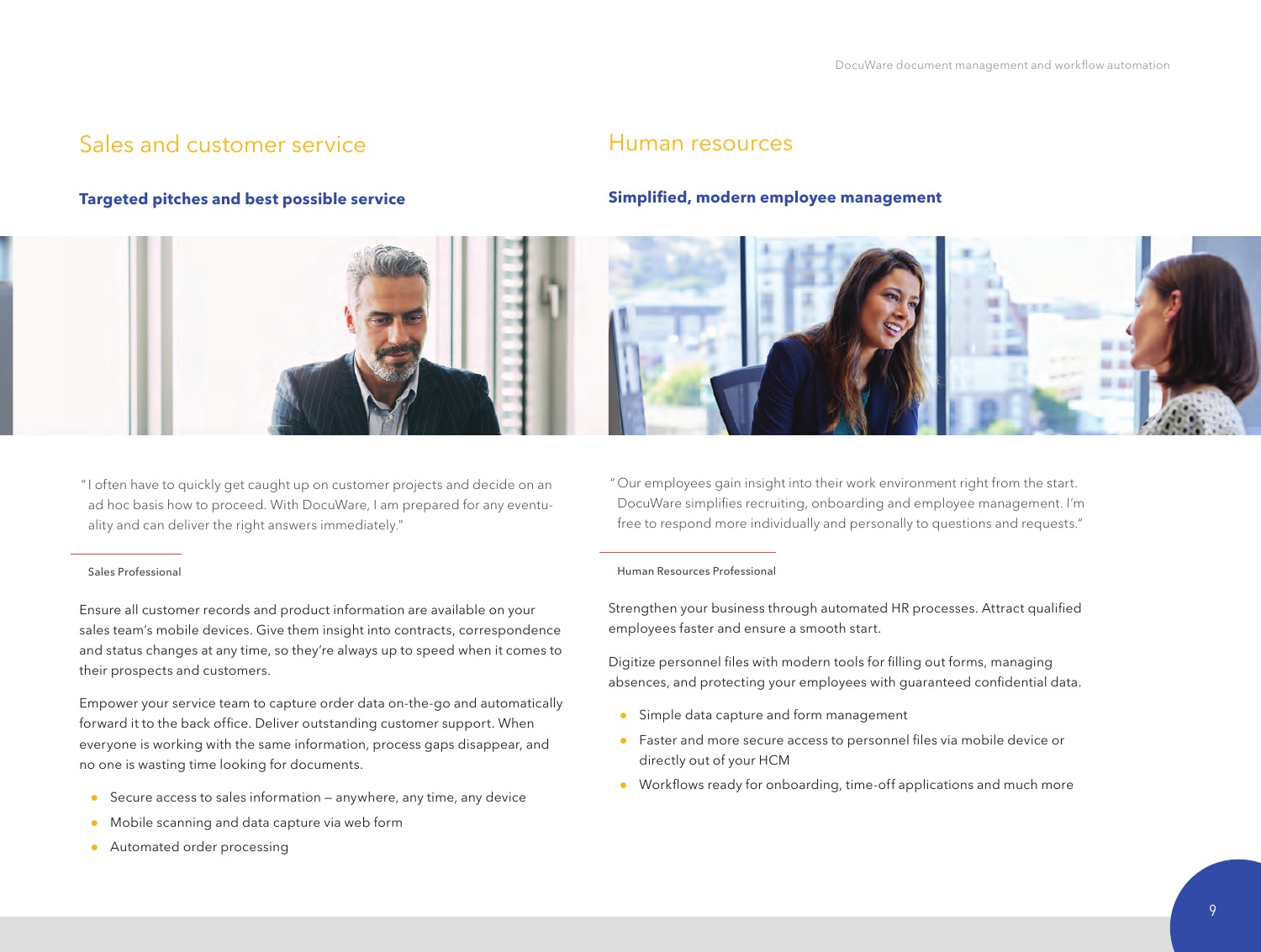# **Modern cloud technology**

Office automation gives you the freedom to focus on growth and innovation. This is further accelerated with cloud technology.

Take advantage of futureproof solutions that scale with your growth, secure your information, integrate with your technology stack, and deliver high usability to employees.

# **DocuWare Cloud**

# Complete feature set, delivered as a cloud service

DocuWare Cloud provides all of the features and capabilities of a traditional on-premises solution but with more financial and system flexibility.

Built on Microsoft Azure cloud infrastructure, DocuWare Cloud's powerful multitenant architecture quarantees maximum security and availability. Data is stored and triple-mirrored with AES encryption in data centers in the EU or U.S.

And whether you're a small team or a large business: take advantage of a licensing model that suits organization where you can expand storage and users as needed.

| <b>Capability</b>                                                    | <b>Cloud</b> | <b>On-premises</b>         |
|----------------------------------------------------------------------|--------------|----------------------------|
| Basic capture (scan, import, capture print stream)                   |              |                            |
| Advanced capture (web forms, email integration, mobile)              |              | $\div$ Additional licenses |
| Intelligent Indexing and document classification                     |              | $\div$ Additional licenses |
| Basic document control (versioning, search, non-destructive editing) |              |                            |
| Process automation and task management                               |              | $\div$ Additional licenses |
| External sharing                                                     |              |                            |
| URL and programmatic integration (for ERP, CRM)                      |              |                            |
| Microsoft Outlook integration                                        |              | + Additional license       |
| MFP integration                                                      |              | $\div$ Additional license  |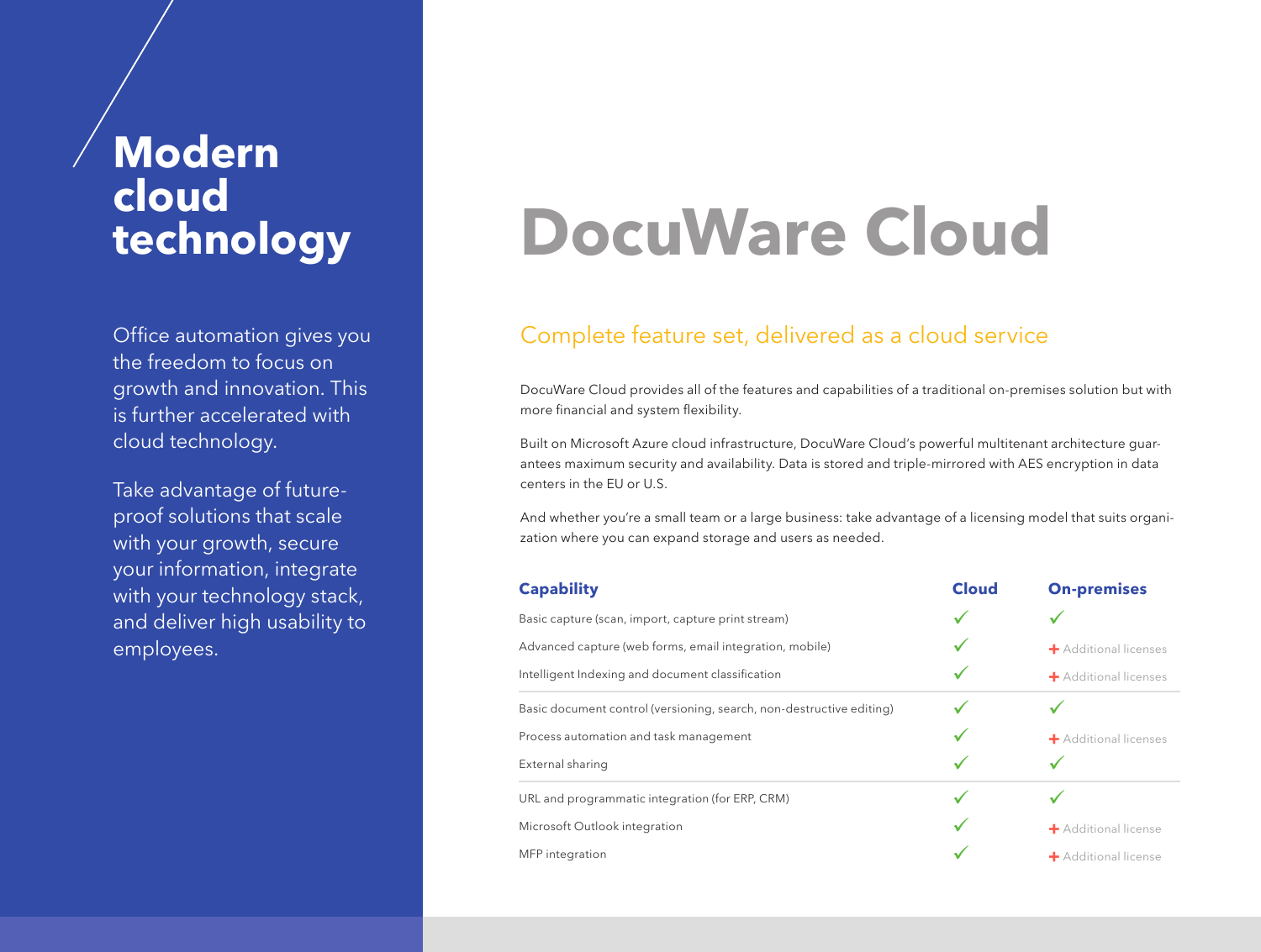

# Preconfigured cloud solutions

#### **Boost productivity from day one**

Office automation does not need to be a long. difficult project. Transformation from manual processes to digital workflow does not require enormous amounts of time and complex IT skills.

The productivity and effectiveness of central business processes such as invoice processing and employee management can be accelerated in days and without high investments. This is made possible through our preconfigured cloud solutions.

Business processes across organizations share many key actions and requirements. Preconfigured DocuWare cloud solutions provide templates for document capture, workflows, exception rules, user profiles and more.

- Simplify the financial and technical on-ramp with a secure, multitenant SaaS environment
- Automate invoice processing and other key processes based on best practices honed from thousands of deployments
- Skip the complicated and time-consuming phase of process mapping and configuration
- Tweak user profiles, archive structures, tasks and forms to meet your team's needs
- Seamlessly integrate with other key systems like ERP, CRM and HCM  $\bullet$

DocuWare preconfigured solutions are based on 30 years of understanding customer needs, thousands of successful digital transformations and technology that is innovative and offers the highest levels of data security. With each preconfigured cloud solution customers receive the full scope of DocuWare Cloud services.

"DocuWare was easy to implement and a breeze to get up and running. Part of the reason we choose this solution was because updates are automatic and software support is readily available."

Mona Dinnauer

OUTREACH LAB MANAGER, MERCY MEDICAL CENTER LABORATORY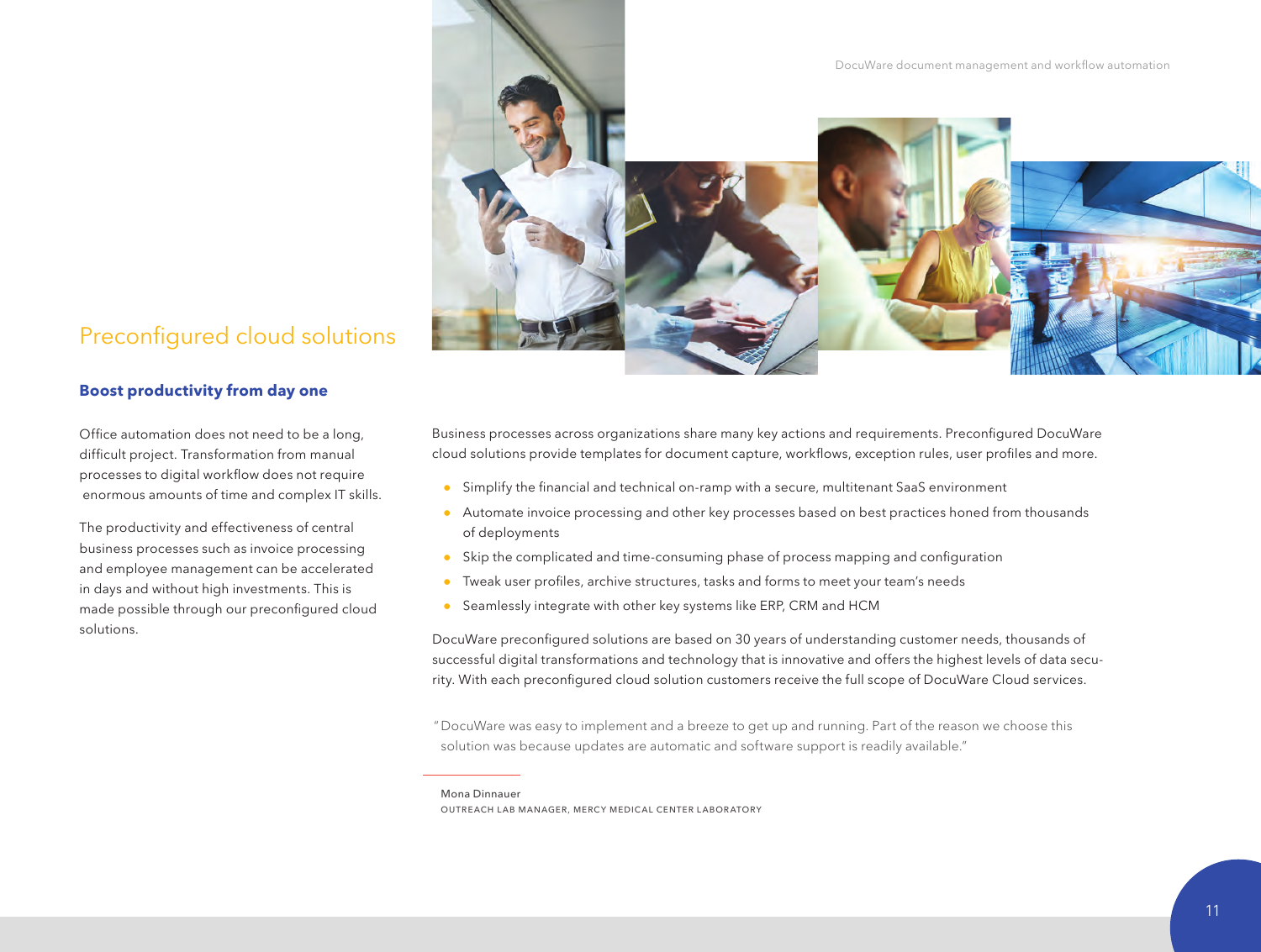# **Integration, security and compliance**

Document management and workflow automation are even more powerful and beneficial when documents and business information flow seamlessly between applications.

Extend this value by ensuring compliance with critical requlatory standards and securing information so only authorized individuals can access sensitive business data.

# Establish a seamless flow of information

For synchronized archiving, end-to-end workflow and smarter decision making, DocuWare integrates into almost any business application. The platform also links to key business hardware like multifunction devices to convert paper documents into intelligent, usable information. For example:



In order to connect information and applications, DocuWare offers extremely flexible integration options. These work when communicating with cloud services as well as locally installed software. You can easily embed elements like a search field or result list by adding a URL link in your application. DocuWare also offers high-performance connector modules for SAP, Outlook or SharePoint.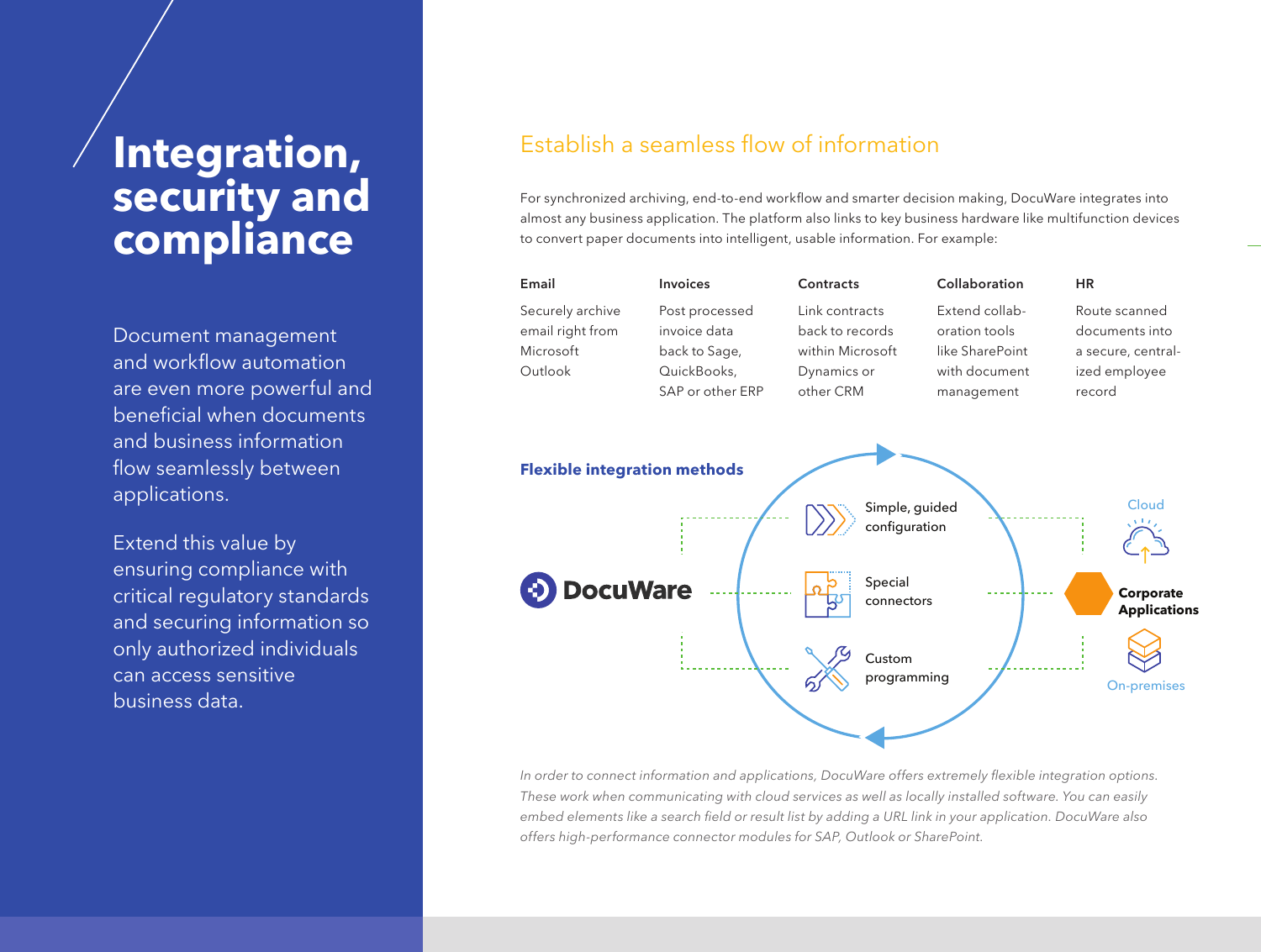### Protect company information and support compliance



parency: the immediate storage of business-critical documents is quaranteed. Gain full control over document versions and deadlines. Protect yourself against fraud through well-regulated workflows. And make sure processes never get delayed or interrupted.

you control exactly which users are able to store, retrieve, edit, export, change and delete information. It's even possible to further encrypt particularly sensitive data that even a system administrator cannot access.

is secure. Multiple redundant backups provide business conti

nuity. Even in a worst case scenario, your data and documents can be restored.

efforts to meet HIPAA, Sarbanes-Oxley, GDPR or other regulatory quidelines.

"DocuWare has given us peace of mind regarding the management and security of our electronic documents, alerts and reports. Additionally, we are very happy with the integration between DocuWare and our internal systems, which allows us to quickly and easily share documents without duplicating information."

Daniel Arzamendia OPERATIONS AND SYSTEMS MANAGER, BACS ARGENTINA GDPR, or General Data Protection Regulation, is obligatory for European companies and any company doing business in Europe or with European customers. The regulation gives customers the power to control the transfer of their own information and imposes significant penalties for non-compliance.

Document management and workflow automation play a key role in complying with GDPR. Using DocuWare, your company gains the ability to locate and access personal data stored in and processed with your documents; export, correct and delete personal data; and ensure that personal data is protected and not processed further.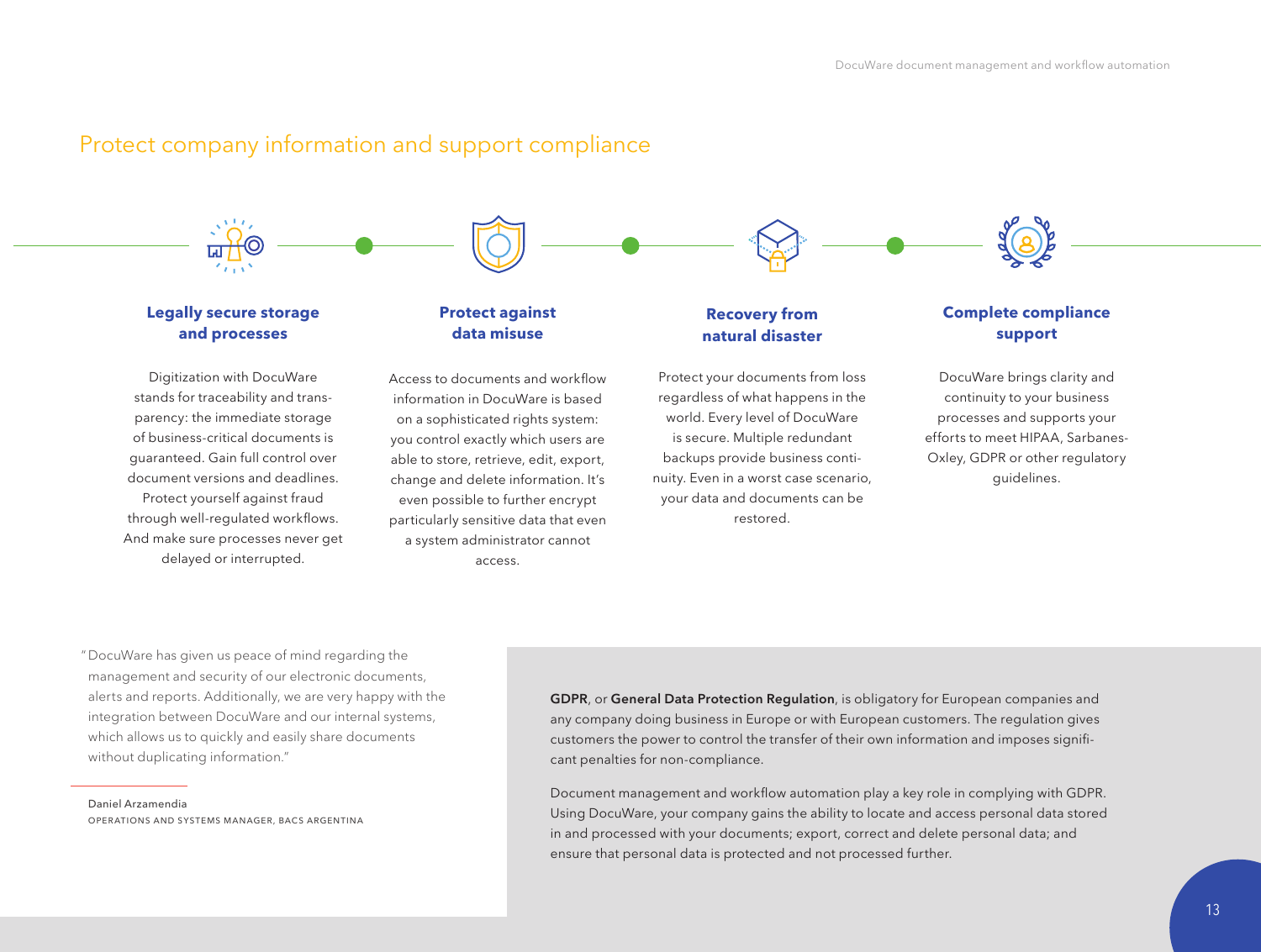# **Customer success stories**

Respond faster. Grow revenue. Meet compliance.

We understand the goals and needs of modern companies and their employees. For more than 30 years, we've helped thousands of organizations transition from paper-based, manual processes to digital, automated workflows.

DocuWare is used in 90 countries across 16 languages by more than 12,000 organizations.

115 Service Provider

### LGC Hospitality

#### **Onboarding employees with ease**

LGC Hospitality is a leading hospitality staffing company with over 26 offices across the U.S. They process paperwork for over 50,000 appli cants a year and issue W2 forms to over 24,000 employees. Before DocuWare, the application process could take up to 90 minutes; now it only takes about 30.

" DocuWare has significantly impacted our business and streamlined our processes. Our onboarding procedure is considerably easier and quicker for both applicants and staff and the use of online web forms results in complete, accurate information. On a corporate level, we have access to all the documents from each of our 26 locations, streamlining our audit process and improving our efficiency. DocuWare has helped us move our business into the modern age and allowed us to better serve our clients."

Rachel Martin VP OF OPERATIONS, LGC HOSPITALITY *Germany, Food Manufacturer*

### HARIBO

#### **Sweet paperless workflows**

Tedious business processes that rely on bulky files and binders are a thing of the past at HARIBO. This long-established company located in Germany depends on DocuWare for super-fast document retrieval.

By turning to this integrated document management solution, the company was able to streamline its processes and improve its customer service worldwide.

" DocuWare is the cornerstone of our IT strategy, helping us to integrate software applications from all of our offices around the world as well as shrinking costs and simplifying the exchange of communications."

Rainer Heisel DIRECTOR IT / ORGANIZATION, HARIBO GMBH & CO. KG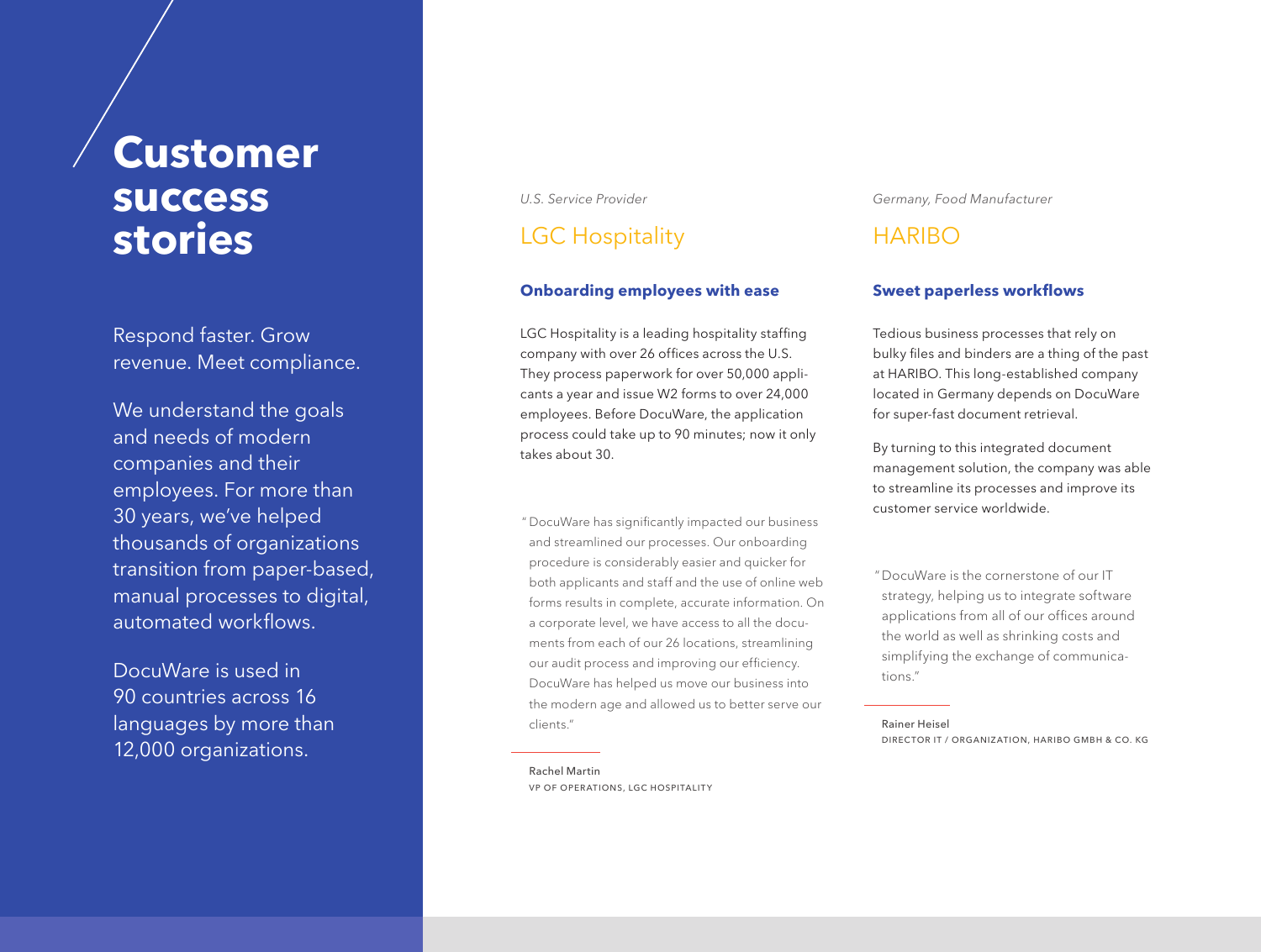# U.S. Sports Equipment Manufacturer

# Rawlings Sporting Goods

#### **Scoring big with DocuWare Cloud**

Rawlings Sporting Goods, a leading manufacturer and marketer of sporting goods in the United States, implemented DocuWare Cloud to improve information sharing and communication with its vendors worldwide.

The company sped up its production through business process automation, raised the quality of customer interactions, and improved customer service and vendor relations.

"The information in DocuWare raises the quality of our customer interaction and allows us to respond faster. I can't tell you how much help it is to be able to search for information in more than one way."

Sally Vandegrift Yeast VICE PRESIDENT, CUSTOMER EXPERIENCE & ANALYTICS, RAWLINGS SPORTING GOODS COMPANY, INC.

#### U.S. Manufacturer

Criterion Tool & Die Inc.

#### **Digitizing vears of paper documents**

Criterion Tool & Die Inc. manufactures precise components for no-failure industries such as medical, airspace and photonics. Government requlations mandate that Criterion Tool & Die Inc. retains documentation on parts supplied for the lifetime of the products and instruments. The company must produce this documentation in a timely manner for audits. After considering several document management solutions DocuWare was chosen. The company purchased its own servers and is currently maintaining 16.500 documents.

 " DocuWare saves us time, money and reduces stress during preparations for audits." says Gottschalk. The company plans to start using the new Process Planner workflow tool in the near future. "DocuWare really became part of the fabric of how we operate here."

Kellyanne Gottschalk MARKETING & IT COORDINATOR United Kingdom, Transportation Expert

# Contract Vehicles Limited

#### **Faster processes for a fleet of 12,000**

Managing a fleet to be cost effective and resource efficient requires smart organizational structures. Contract Vehicles Limited specialize in providing commercial vehicle contract hire and fleet management solutions for over 12,000 vehicles for high-profile customers in the UK and Ireland.

With electronic document management, the company was able to significantly reduce their enormous paper volume and improve business processes to be faster, more transparent and customer-friendly.

"With DocuWare, we were able to replace paperbased, error-prone work through automated, digital processes. Employees and customers benefit at the same time through higher efficiency and improved service levels."

Geoff Swaby IT-MANAGER, CONTRACT VEHICLES LTD.